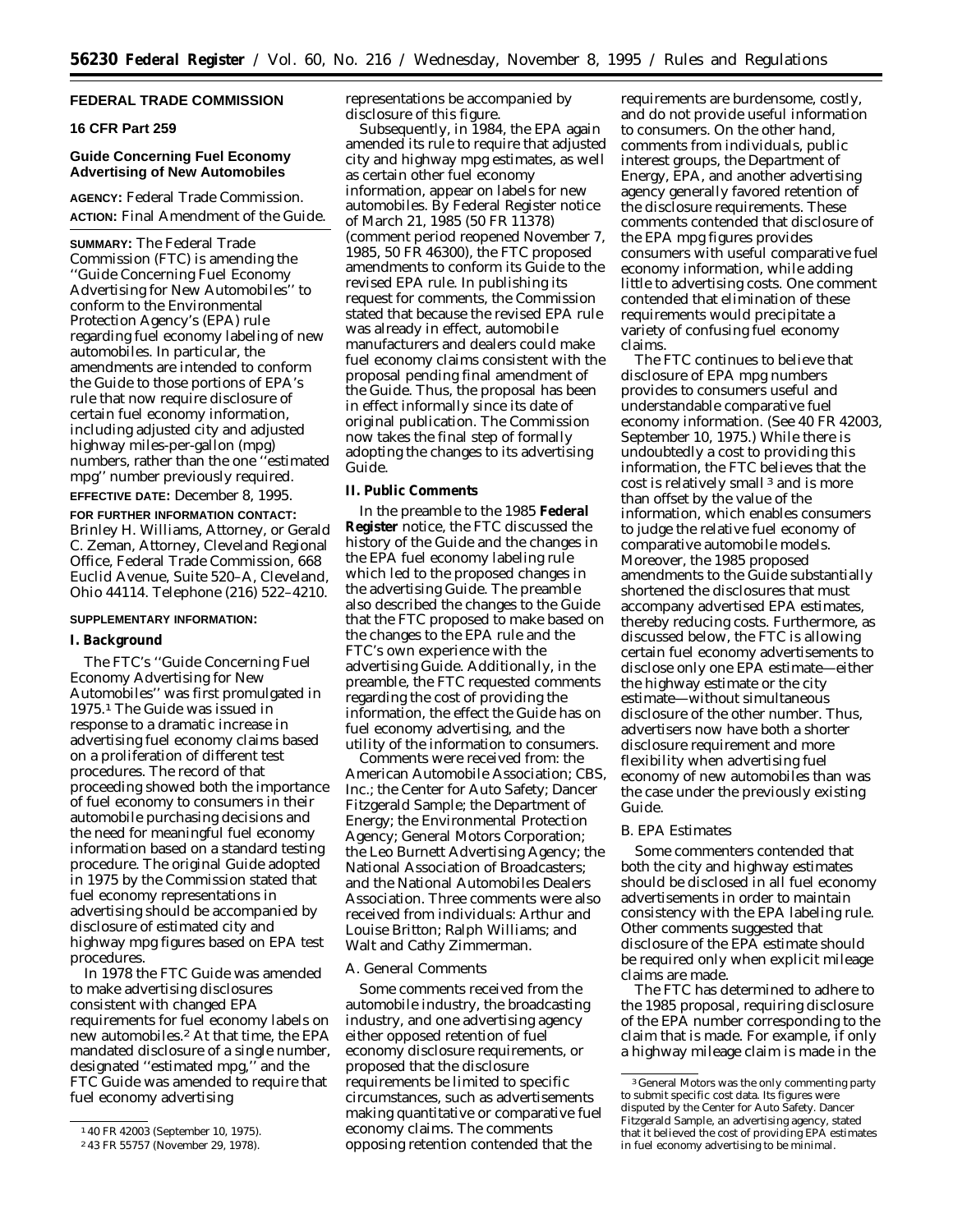ad, then only the EPA highway estimate must be disclosed. If a general (i.e., nonspecific) mileage claim is made, only the city estimate must be disclosed. However, if the advertising claim addresses both city and highway driving, then both figures must be disclosed.

The FTC is adopting these disclosure requirements because the current EPA city and highway numbers more accurately predict actual in-use mileage. As a result, the FTC believes that disclosure of the city estimate may not be necessary in advertisements directed *only* to highway driving. Of course, advertisers are always free to disclose both city and highway numbers in their advertising.

Based on the reliability of the EPA city and highway numbers, the FTC's 1985 proposal did not include the lengthy disclosure, required under the previous Guide, warning that the consumer's actual mileage probably will be less and will depend upon factors such as weather conditions and driving speed.

The FTC, however, continues to believe that it is important that the EPA estimate accompany implicit as well as explicit mileage claims. *Any* mileage claim inherently involves a comparison to other vehicles. The EPA estimates provide consumers with a meaningful method of comparing competing claims.

The 1985 proposal, which has been in effect informally during the intervening years, is now time-tested. It appears that the proposal has worked well, and the Commission has not seen evidence of deceptive or misleading claims because of the changed disclosures. Therefore, formal adoption of the proposed Guide is warranted.

### *C. Non-EPA Test Results*

The greatest number of comments addressed use of non-EPA test results. The comments ranged from advocating a prohibition on the use of such test results to espousing elimination of all disclosure of EPA estimates in ads using non-EPA results. Some comments also objected to the specific proposal that would allow the EPA estimates to be disclosed in ''equal prominence'' to the non-EPA results, in the audio portion of broadcast ads, instead of requiring ''greater prominence'' than the non-EPA results.

The FTC believes that if a non-EPA test is advertised, the appropriate EPA estimate should be disclosed with greater prominence, except in audio portions of advertisements. In the prior version of the Guide, the requirement had been that the EPA estimate had to be given before and after the non-EPA

estimate in audio broadcast ads. As a result, advertisers had less flexibility in developing broadcast ads than they did print ads. Unlike a printed disclosure, which may not be seen among other textual material unless it is more prominently displayed, however, an audio disclosure of the EPA estimate will be as likely to be heard as the non-EPA estimate. Accordingly, the FTC believes that adopting an ''equal prominence'' provision for audio portions of advertisements will reasonably ensure that the EPA estimates are conveyed to the listener without unduly burdening the advertiser.

**List of Subjects in 16 CFR Part 259**

Advertising, Fuel economy, Trade practices.

For the reasons set forth in the preamble, 16 CFR Part 259 is amended to read as follows:

# **PART 259—GUIDE CONCERNING FUEL ECONOMY ADVERTISING FOR NEW AUTOMOBILES**

Sec.<br>259.1 Definitions.

259.2 Advertising disclosures. **Authority:** 15 U.S.C. 41–58.

### **§ 259.1 Definitions.**

For the purposes of this part, the following definitions shall apply:

(a) *New automobile.* Any passenger automobile or light truck for which a fuel economy label is required under the Energy Policy and Conservation Act (42 U.S.C. 6201 *et seq.*) or rules promulgated thereunder, the equitable or legal title to which has never been transferred by a manufacturer, distributor, or dealer to an ultimate purchaser. The term ''manufacturer'' shall mean any person engaged in the manufacturing or assembling of new automobiles, including any person importing new automobiles for resale and any person who acts for and is under control of such manufacturer, assembler, or importer in connection with the distribution of new automobiles. The term ''dealer'' shall mean any person, resident or located in the United States or any territory thereof, engaged in the sale or distribution of new automobiles to the ultimate purchaser. The term ''ultimate purchaser'' means, for purposes of this part, the first person, other than a dealer purchasing in his or her capacity as a dealer, who in good faith purchases such new automobile for purposes other than resale, including a person who leases such vehicle for his or her personal use.

(b) *Estimated city mpg.* The gasoline consumption or mileage of new automobiles as determined in accordance with the city test procedure employed and published by the U.S. Environmental Protection Agency as described in 40 CFR 600.209–85 and expressed in miles-per-gallon, to the nearest whole mile-per-gallon, as measured, reported, published, or accepted by the U.S. Environmental Protection Agency.

(c) *Estimated highway mpg.* The gasoline consumption or mileage of new automobiles as determined in accordance with the highway test procedure employed and published by the U.S. Environmental Protection Agency as described in 40 CFR 600.209– 85 and expressed in miles-per-gallon, to the nearest whole mile-per-gallon, as measured, reported, published, or accepted by the U.S. Environmental Protection Agency.

(d) *Vehicle configuration.* The unique combination of automobile features, as defined in 40 CFR 600.002–85(24).

(e) *Estimated in-use fuel economy range.* The estimated range of city and highway fuel economy of the particular new automobile on which the label is affixed, as determined in accordance with procedures employed by the U.S. Environmental Protection Agency as described in 40 CFR 600.311 (for the appropriate model year), and expressed in miles-per-gallon, to the nearest whole mile-per-gallon, as measured, reported or accepted by the U.S. Environment Protection Agency.

(f) *Range of estimated fuel economy values for the class of new automobiles.* The estimated city and highway fuel economy values of the class of automobile (*e.g.,* compact) as determined by the U.S. Environmental Protection Agency pursuant to 40 CFR 600.315 (for the appropriate model year) and expressed in miles-per-gallon, to the nearest whole mile-per-gallon.

#### **§ 259.2 Advertising disclosures.**

(a) No manufacturer or dealer shall make any express or implied representation in advertising concerning the fuel economy of any new automobile 1 unless such representation is accompanied by the following clear and conspicuous disclosures:

(1) If the advertisement makes: (i) Both a city and a highway fuel economy representation, both the

<sup>1</sup>The Commission will regard as an express or implied fuel economy representation one which a reasonable consumer, upon considering the representation in the context of the entire advertisement, would understand as referring to the fuel economy performance of the vehicle or vehicles advertised.